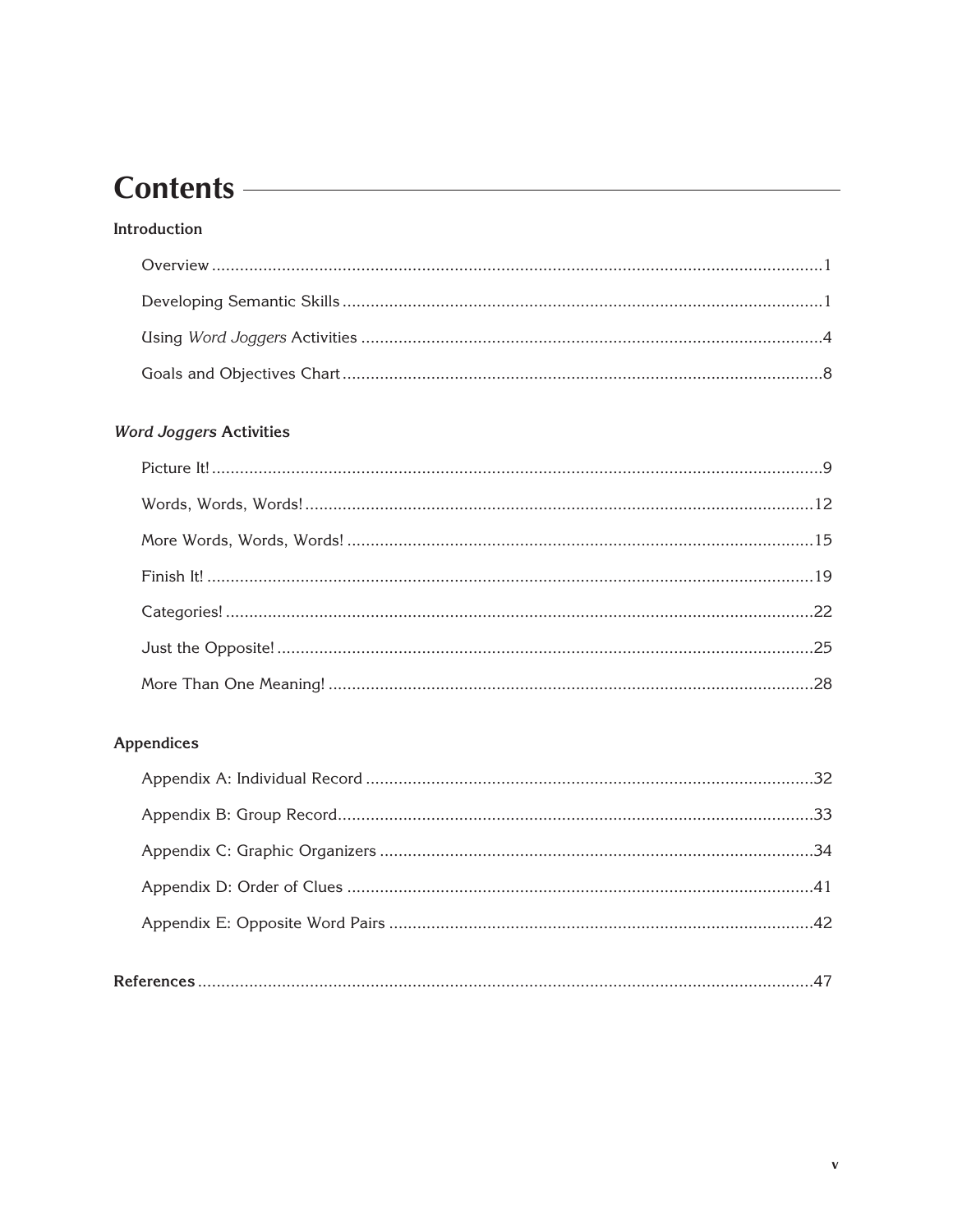The same strategies used in *Word Joggers* activities can be applied to classroom or daily communication tasks. Players should be encouraged to talk about how they can apply their semantic skills to these situations. Using context cues to determine word meaning, making associations to improve recall of vocabulary words, recalling related information, and using precise word selection are important for success in reading, writing, and content area classes. Semantic skills are also essential for effective communication in a wide variety of work, home, and community settings.

# **Using Word Joggers Activities**

# **Materials**

*Word Joggers* consists of the following components:

- Seven *Word Joggers* card decks. Each deck is color-coded:
	- (72) *Picture It!* (yellow)
	- (108) *Words, Words, Words!* (orange)
	- (72) *More Words, Words, Words!* (red)
	- (36) *Finish It!* (green)
	- (108) *Categories!* (blue)
	- (72) *Just the Opposite!* (pink)
	- (36) *More Than One Meaning!* (purple)
- A one-minute sand timer

# **Where to Begin Jogging**

*Word Joggers* includes seven activities for developing semantic competence. In all activities, a player chooses a card from the activity deck and either gives clues about the items on the card or reads the card to listeners who give responses based on the objectives of the activity. All the activities focus on developing a set of semantic skills. Activities should be chosen based on the intervention goals and objectives that have been identified for the players. Refer to the objectives listed in the *Goals and Objectives Chart* on page 8 to make a decision about a starting point. In addition, consider the following purposes of each activity.

*Picture It!* is a word description activity. One player provides a description of an object pictured on the card, and the listeners guess what is being described. It is the only activity that uses pictures together with words to assist in identifying physical characteristics and to support players with low reading skills. The Warm-Up Stretch for *Picture It!* provides an introduction to the use of Venn diagrams for analyzing the semantic features of words. *Picture It!* is an appropriate beginning activity for most players.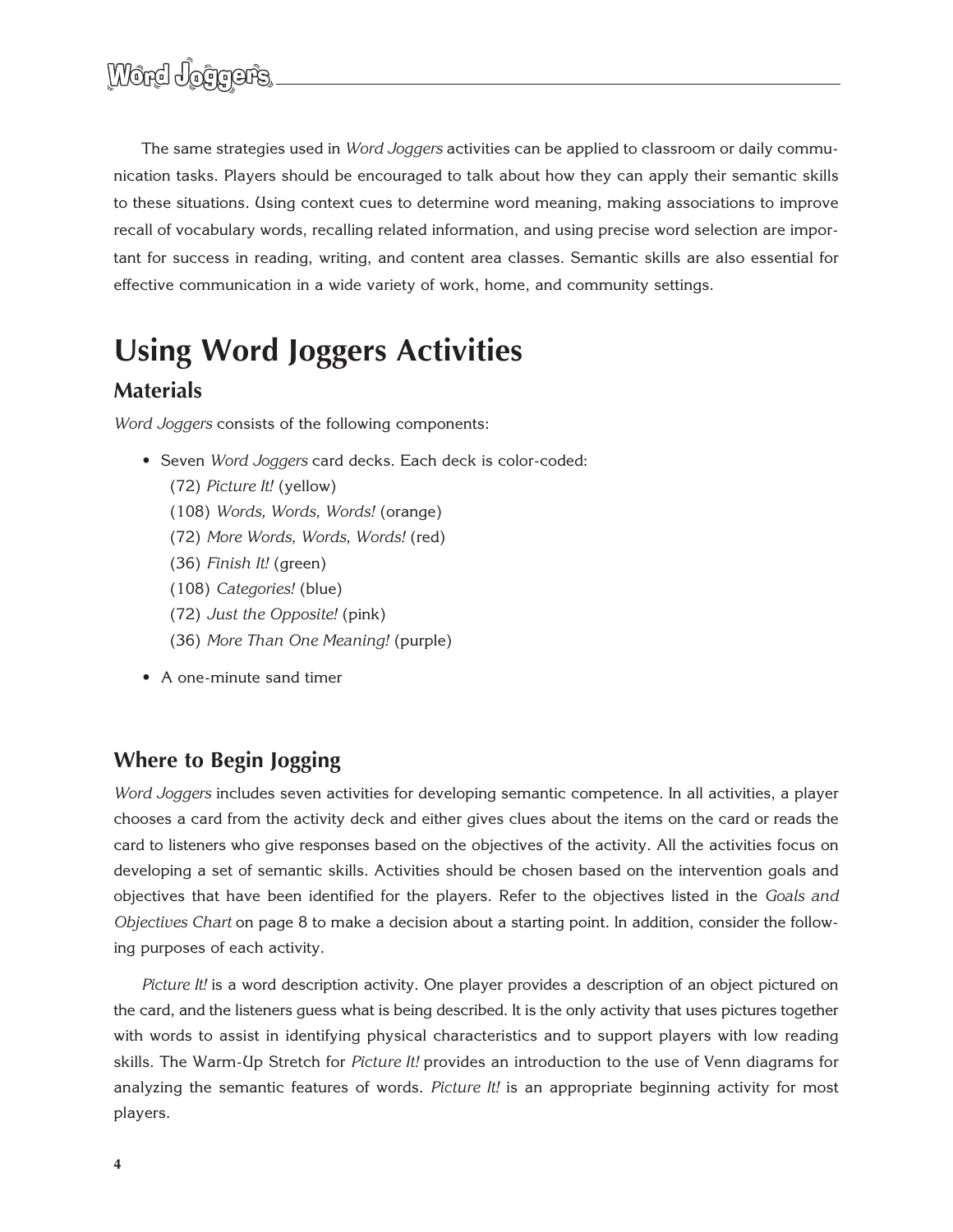The activities *Words, Words, Words!* and *More Words, Words, Words!* are also description activities, but these activities use words rather than pictures. These two activities differ only in the vocabulary level of the words. Reading materials from grades 2–3 were used to gather words for *Words, Words, Words!* while reading materials from grades 5–6 were used for *More Words, Words, Words!* Young players and those with more severe semantic deficits may find *Words, Words, Words!* and *More Words, Words, Words!* too challenging. Warm-Up Stretches for these two activities introduce players to web organizers.

*Finish It!* provides strategies for rapid association and word retrieval based on context. One player reads a phrase, and the listeners fill in the blank with a familiar ending. This activity is most comfortably read by players in late grade 3 and up; however, if reading is challenging for players, the items on the card may be read by the instructor without losing the effectiveness of the activity.

*Categories!* provides further association and retrieval strategies based on internalized semantic networks. A player reads a card that names a category, and the listeners list as many members of the category as they can. Web organizers assist in recalling basic everyday vocabulary and classifying vocabulary into categories.

*Just the Opposite!* specifically targets the concept of antonyms. One player gives clues, which focus on the opposite meaning, about each of four words on a card. Listeners guess the words on the card. *Just the Opposite!* emphasizes rapid clue giving and naming. Players learn to compare the shared and unshared semantic features of the opposites. Opposites are provided on two levels (based on the author's experience in classroom curricula) so younger and older players' needs are met.

*More Than One Meaning!* targets homonyms and multiple-meaning words. One player gives clues about target word pairs, and the listeners name the word pairs. Players learn to use context clues and spelling to distinguish between words. Typically, multiple-meaning words and homonyms are understood by 6-year-old children if the words have two concrete meanings (e.g., *duck* [the bird] and *duck* [the action]) and by 10–12 year olds if the words have the double functions of a physical and psychological referent (e.g., *cold* room and *cold* person) (Blue, 1981).

# **Warm Up Before Jogging**

Warm-Up Stretches are included for each *Word Joggers* activity. These are included as a way to preteach strategies that will be helpful during activity play. Time spent in warm-up discussions encourages players to internalize a visual picture of the graphic organizer that ultimately assists word storage and retrieval. The Warm-Up Stretches are valuable as an introduction to the activities; however, they are most valuable as a way to encourage the development of effective semantic networking. Many of the Warm-Up Stretches use graphic organizers as a way to help players organize their thoughts.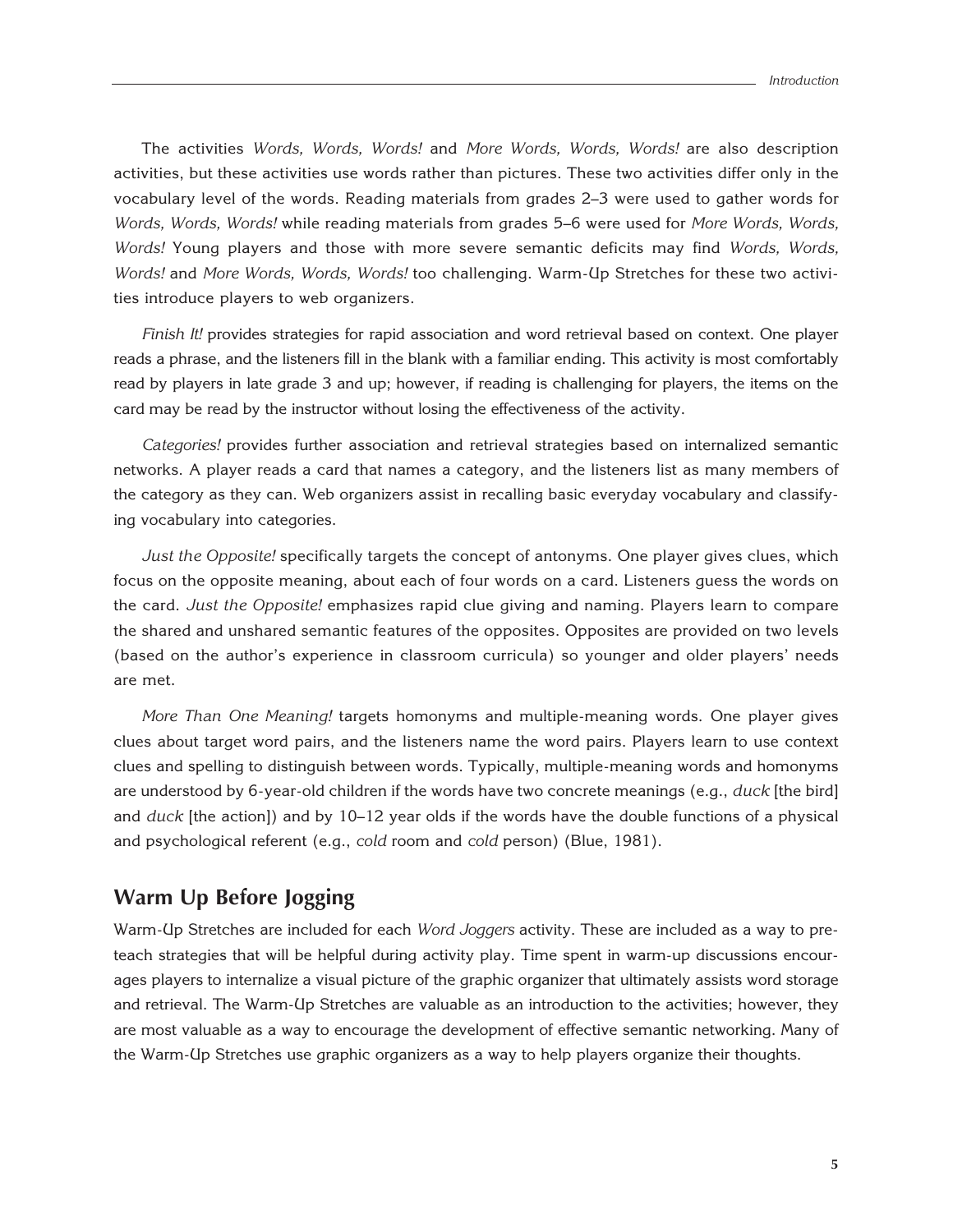# **Playing the Activities**

Each activity has specific instructions for play; however, before beginning, decisions about these aspects of play should be made:

- Form of player response—Determine how the listening players will respond. Decide if the listening players will call out answers as they think of them or take turns responding.
- Cuing allowed—Decide on the cuing that will be allowed in each activity based on the objectives for each player. For instance, if the objective is to improve descriptive elaboration, including any part of the target name or providing the first sound of the word in the clue would be disallowed (e.g., the following clues for the target word *thumbtacks* would not be allowed: "a kind of tack" or "it begins with the sound *th").* If improving word retrieval is the primary objective, the use of the first sound in the word or a part of the word could be allowed at first and then gradually faded.
- Use of points—The use of points in most activities is optional. Some players may not need points to be motivated, while others may be more enthusiastic if points can be earned. Suggestions for how to award points are provided in each activity.
- Use of the card protector—Using the card protector will prolong the life of the cards by preventing soiling or damage. Each time a card is drawn by a player, it may be placed in the protector for the duration of that player's turn. As an alternative, you may place several cards in the protector before play begins; then remove and set aside the top card after each player's turn.

*Word Joggers* activities can also be modified to add variety to each session or to better meet players' individual needs. Consider the following suggestions for variations:

- Allow more time during each turn by turning the timer over again when time has run out or by not using the timer.
- Challenge the players to name the objects in less and less time by recording the amount of time each round takes.
- Pair players for team play. Have each player take a turn giving clues to a teammate. Use a point system to motivate the teams. For example, if the team guesses all the words on a card, it wins a point for each word and an additional five points for guessing all the words. If the team does not guess all the words before the time is up, it wins one point for each word guessed.

# **Strategy Discussion**

Each activity description concludes with a Strategy Discussion that identifies important skills to emphasize before, during, and after play. Strategies help players become more able to complete the activities quickly and accurately. More importantly, the Strategy Discussions help players make connections for how to use the strategies outside of the intervention session.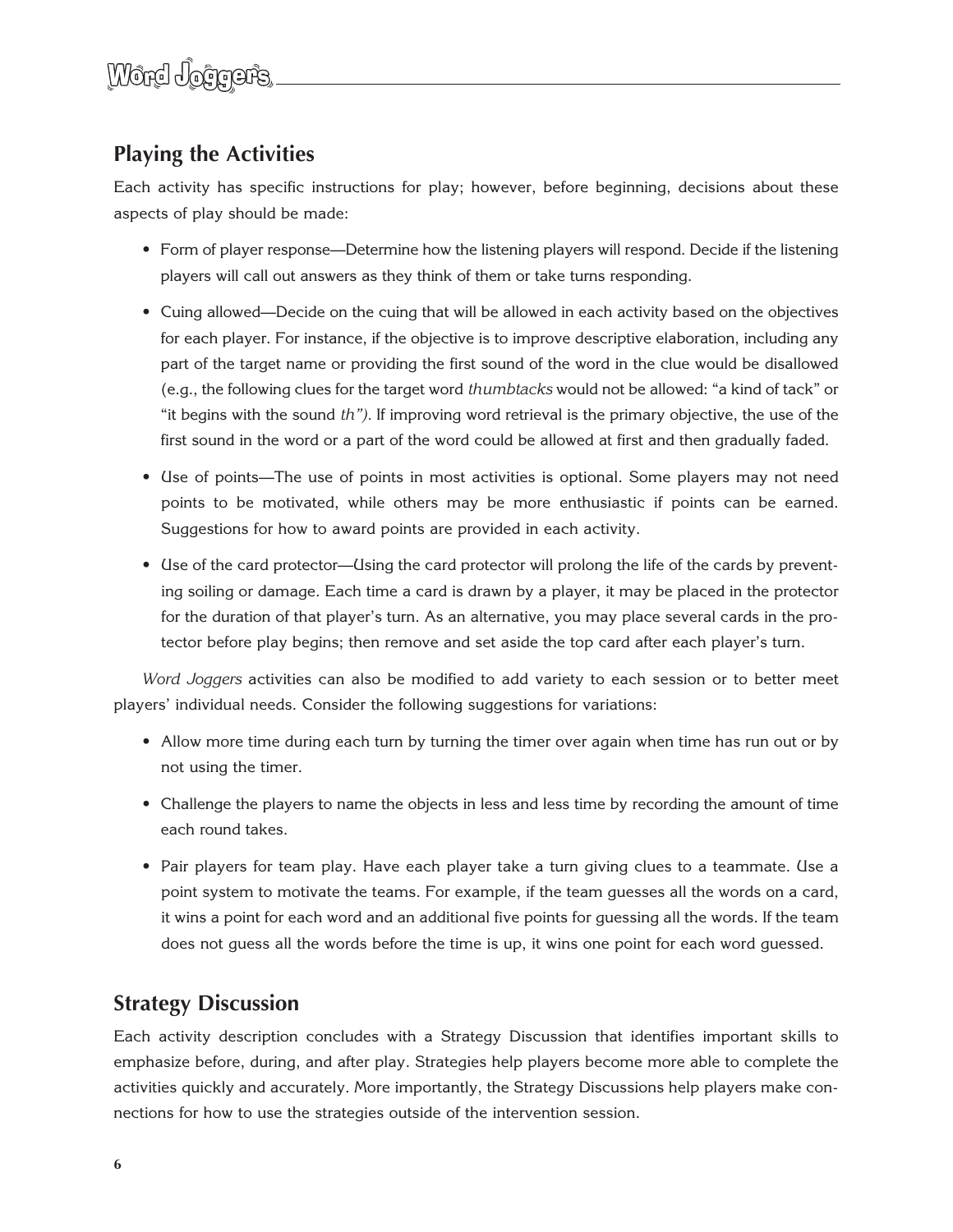# **Picture It!**

*Picture It!* increases metacognitive awareness of the diverse and fundamental nature of words. Players learn to carefully analyze target words and describe them according to their semantic features and categorical membership. Players compare words according to similarities and differences and describe them by attributes and essential characteristics. Practice in this organizational activity helps activate an associative process—the presentation of one word ignites a chain reaction of recognition of related words and concepts.

Cards in the *Picture It!* card deck contain both pictures of objects and the words themselves. This activity specifically targets players who have difficulty reading or who may need a visual representation to help them determine features. Use *Picture It!* to introduce all *Word Joggers* activities and to ensure success for younger players and those with more severe language disorders.

### **Objectives**

- Describe an object or action so that it can be recognized and labeled by a listener
- Identify the semantic category an object belongs in
- Identify the primary features that distinguish one object from another

# **Warm-Up Stretch**

The *Picture It!* Warm-Up Stretch helps players become aware of the semantic category an item belongs in and the features that make the item different from others in the same semantic category. This awareness helps players become more specific in their descriptions and more precise in their choice of vocabulary when describing.

To conduct a Warm-Up Stretch for *Picture It!*

- 1. Choose a picture from a card to use as an example (e.g., grapes).
- 2. Think of a category the picture might belong in (e.g., fruit).
- 3. Think of another word within the same category (e.g., if the category is fruit, then choose *oranges*) to use to compare similarities and differences.
- 4. Make a copy of the *Venn Diagram* from Appendix C for each player, or draw one where all players can see it. Use the *Venn Diagram* to compare and list the important features of the two words (e.g., compare by color, shape, food group, texture, and use).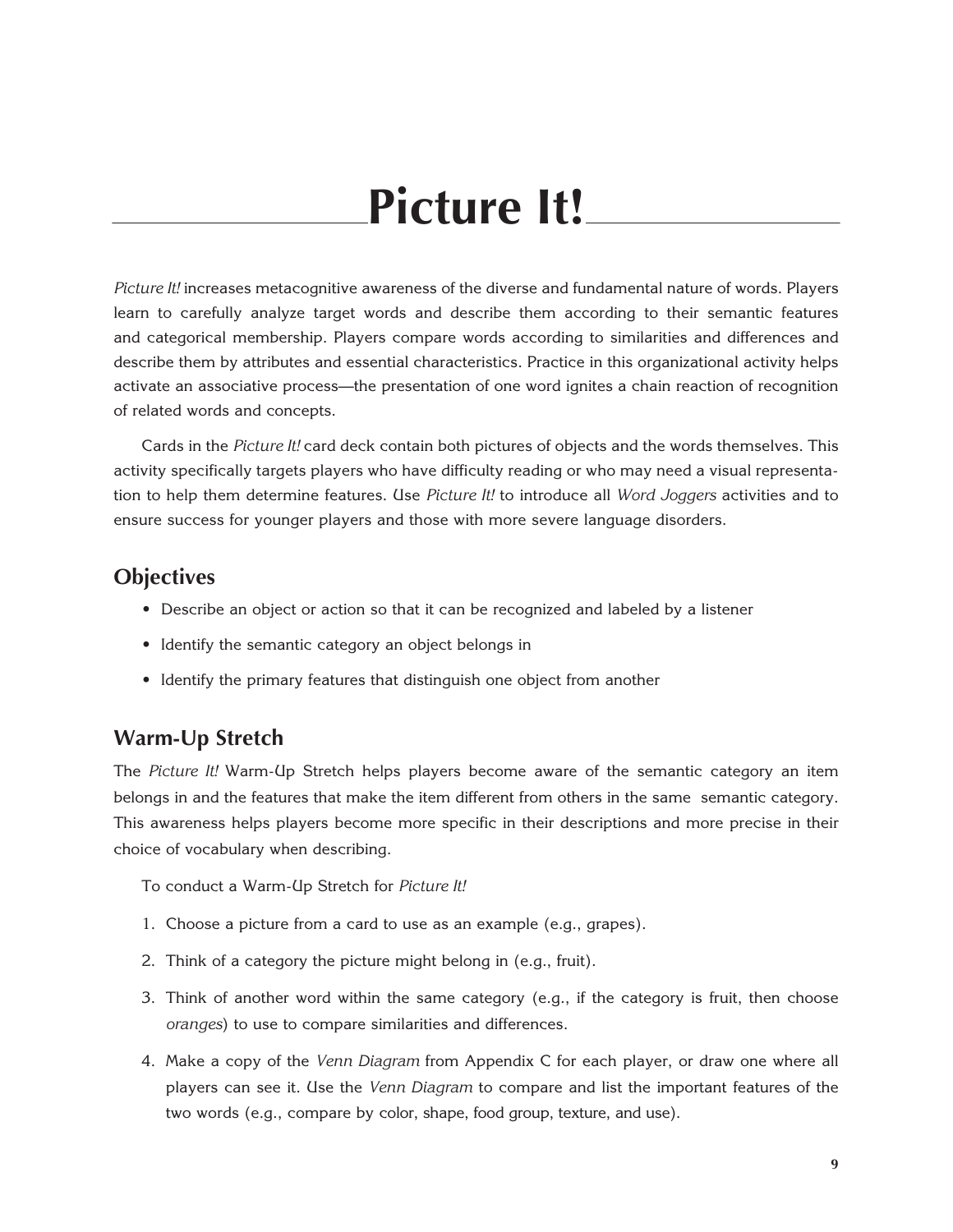- 5. Compare similarities and differences. Include similarities in the overlapping area of the circles and differences in the circle corresponding to each word. (See the example below.)
- 6. After comparing the words, have players cooperatively decide on the ways they could describe the words so that a listener could name them.
- 7. Repeat this process with other pictures.



If players have difficulty with any step in this Warm-Up Stretch, take the time to provide extra practice for that particular step.

# **Activity Play**

Place the *Picture It!* card deck in front of players. Choose one player to be the first clue giver. This player takes a card from the top of the deck, places it in the card protector, looks at the pictures, turns over the timer, and begins giving descriptive clues about the pictures without naming them. The listening players in the group must deduce the name of each picture. The object of the activity is for the clue giver to get all the words on the card named before time runs out. When time runs out, another player takes a turn as the clue giver.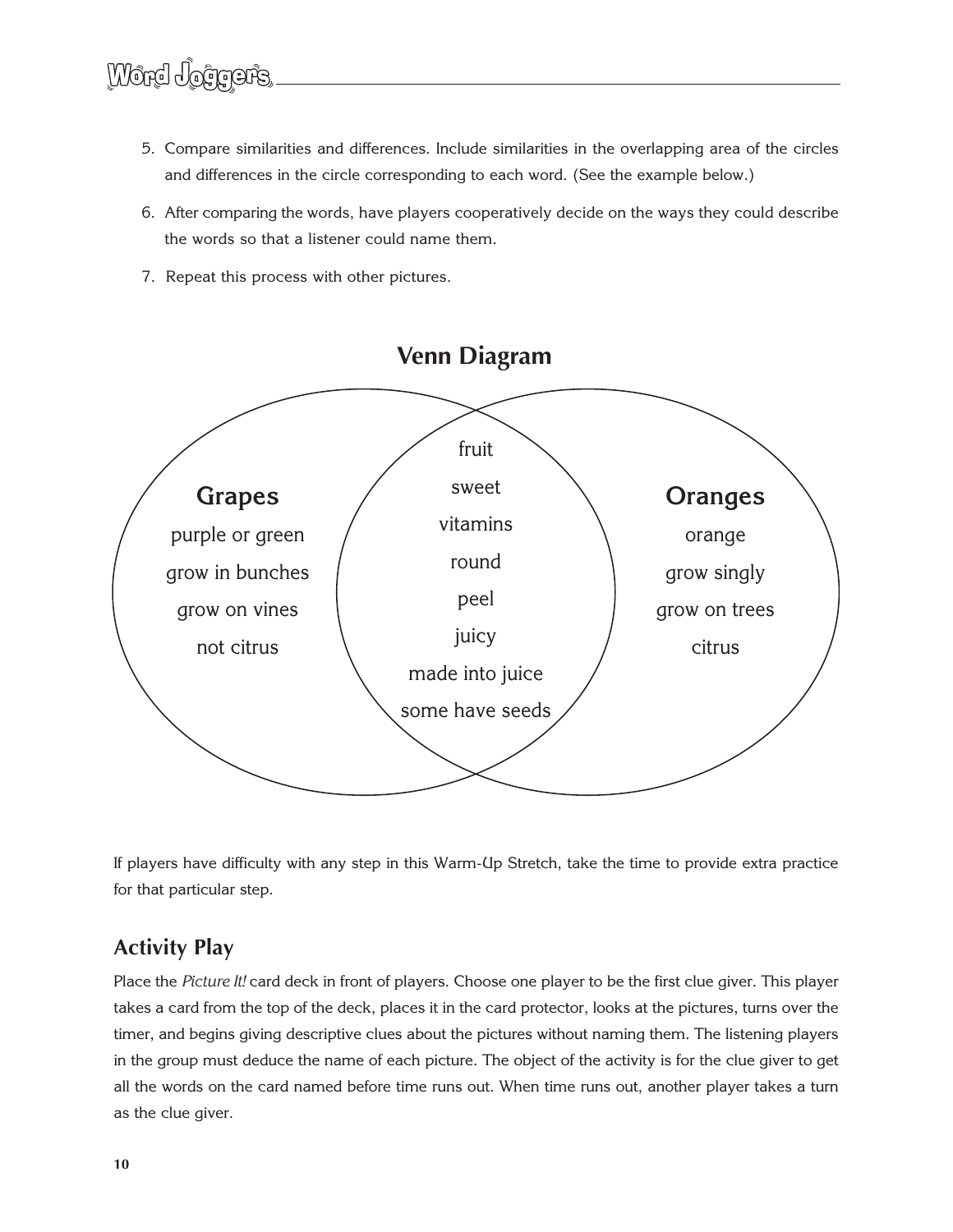Clues may be given in ways other than describing. They may be presented:

- In a sentence closure format—"I went to the orchard and picked an  $\therefore$  *(apple)*
- As a similar word––"It's not a *bush,* it's a \_\_\_\_." *(tree)*
- As a rhyme word––"It rhymes with *car* and *bar." (star)*

If using points to play this activity, one point could be given for each correct response even if the answers are given at the same time by more than one player. For clue givers, one point could be given for each of the words on the card that was successfully elicited within the time limit. Other variations for playing *Picture It!* are possible; see page 18 for descriptions.

# **Strategy Discussion**

Before playing the activity, ask players to describe the clues that are most likely to elicit the target words. For example, first describing the category an item belongs in will help narrow the choices for the listening players; adding other descriptors will further narrow the choices. The following can be presented to players in a discussion of strategies:



The *Order of Clues* graphic in Appendix D displays this information. It can be duplicated and posted or distributed to players to help them organize their clue giving.

During play, periodically ask players to reflect on their use of a strategy by asking questions such as, "What strategy helped you come up with so many ideas?" "How did thinking about categories help you come up with the answer?" or "Did you think about similarities and differences when you were making up clues?" Explain to players how they can use these strategies by mentally picturing a Venn diagram or the *Order of Clues* graphic as they generate their descriptions.

End the activity by discussing how learning strategies for describing an item might be useful to players. For example, ask questions such as, "When else might you have to describe an object to someone?" "How could these strategies help you define words more precisely?" "When else do you have to define words?" and "How does thinking of descriptors help you come up with a precise word choice?"